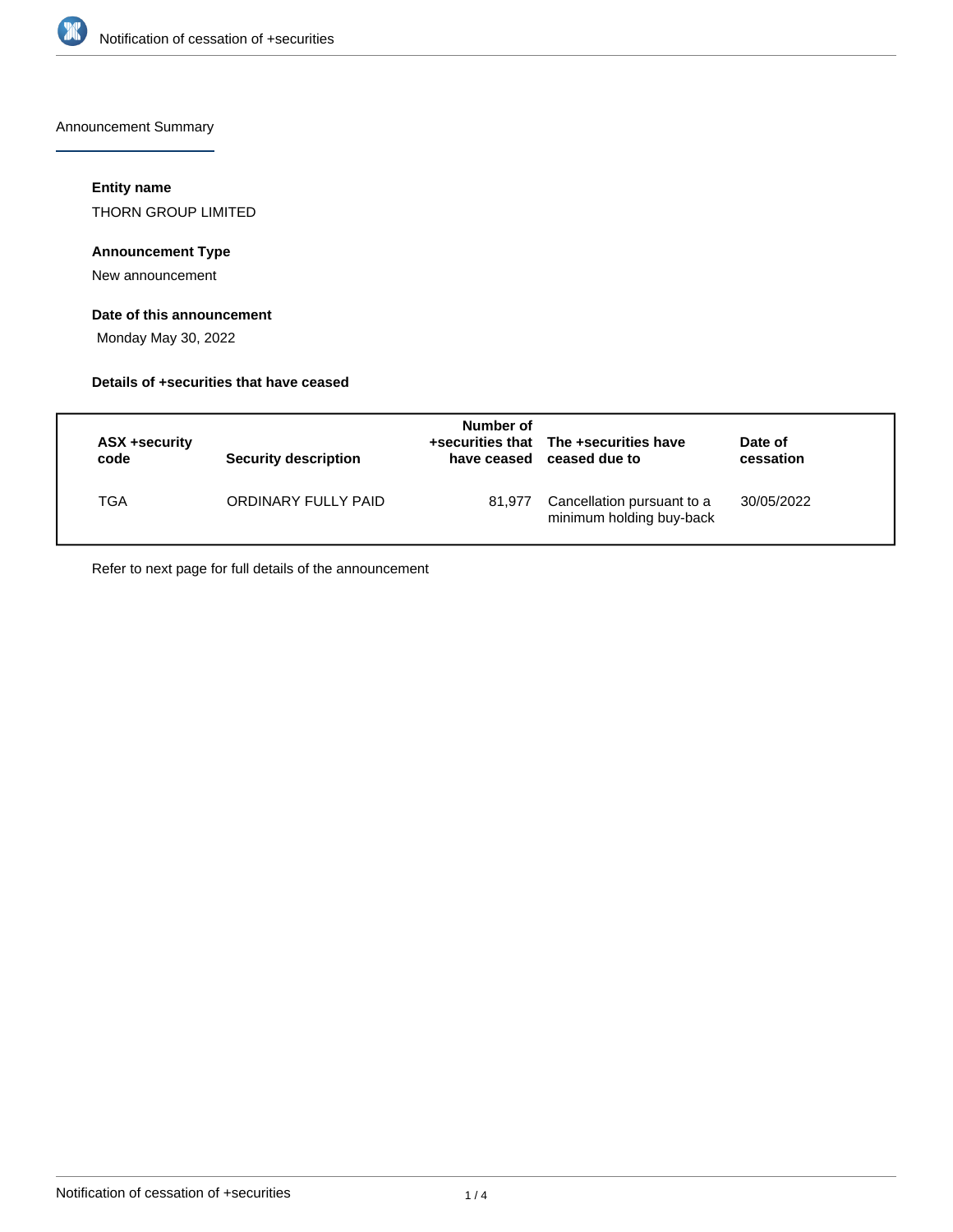

Part 1 - Announcement Details

#### **1.1 Name of +Entity**

THORN GROUP LIMITED

We (the entity named above) provide the following information about our issued capital.

**1.2 Registered Number Type**

ACN

**Registration Number** 072507147

## **1.3 ASX issuer code** TGA

# **1.4 The announcement is**

New announcement

# **1.5 Date of this announcement**

30/5/2022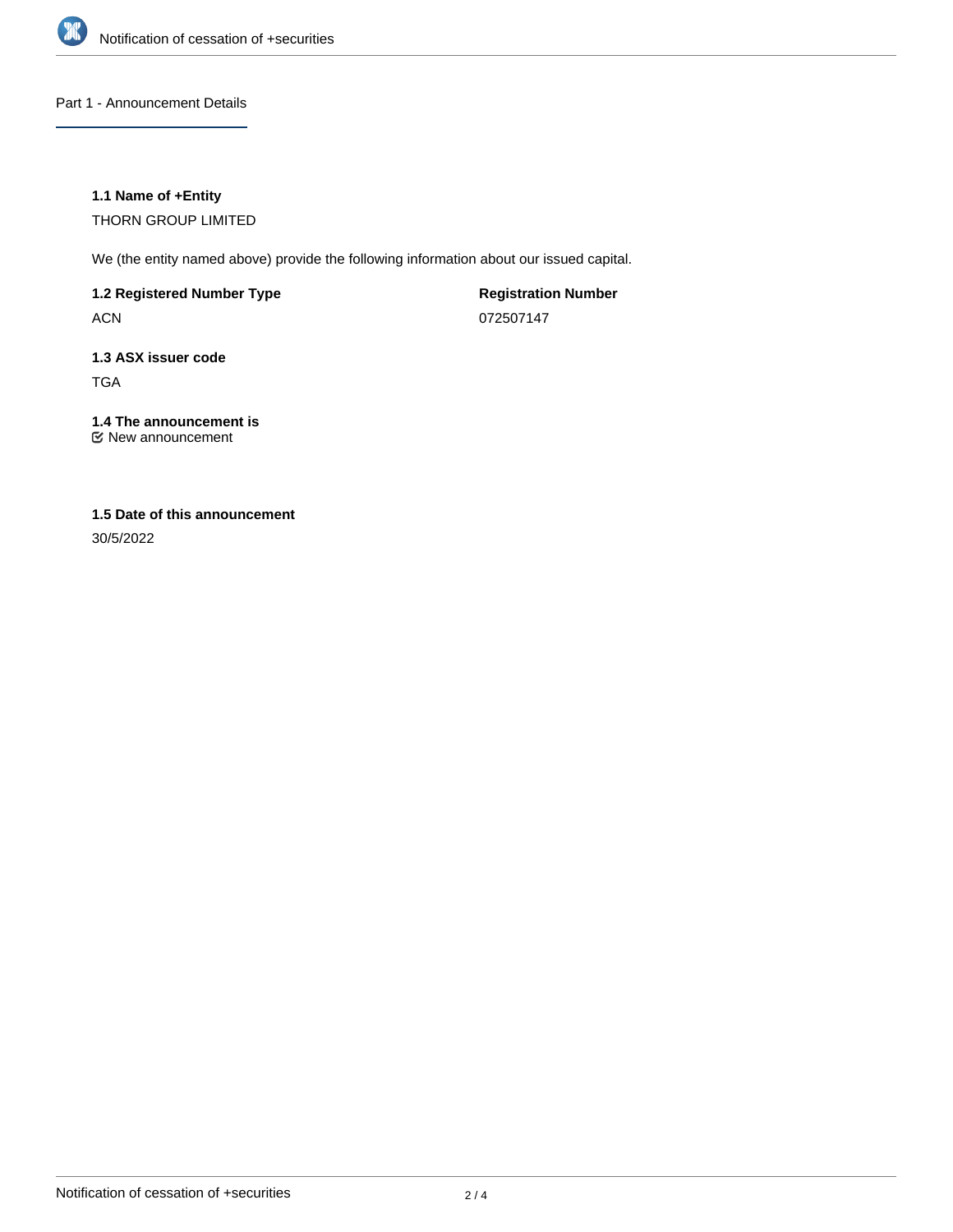

#### Part 2 - Details of +equity securities or +debt securities that have ceased

#### **ASX +Security Code and Description**

TGA : ORDINARY FULLY PAID

#### **Quoted +equity securities or +debt securities that have ceased**

#### **Number of securities that have ceased**

81,977

# **Reason for cessation**

Cancellation pursuant to a minimum holding buy-back

**Date of cessation** 30/5/2022

**Is the entity paying any consideration for the cessation?** No

#### **Any other information the entity wishes to notify to ASX about the cessation?**